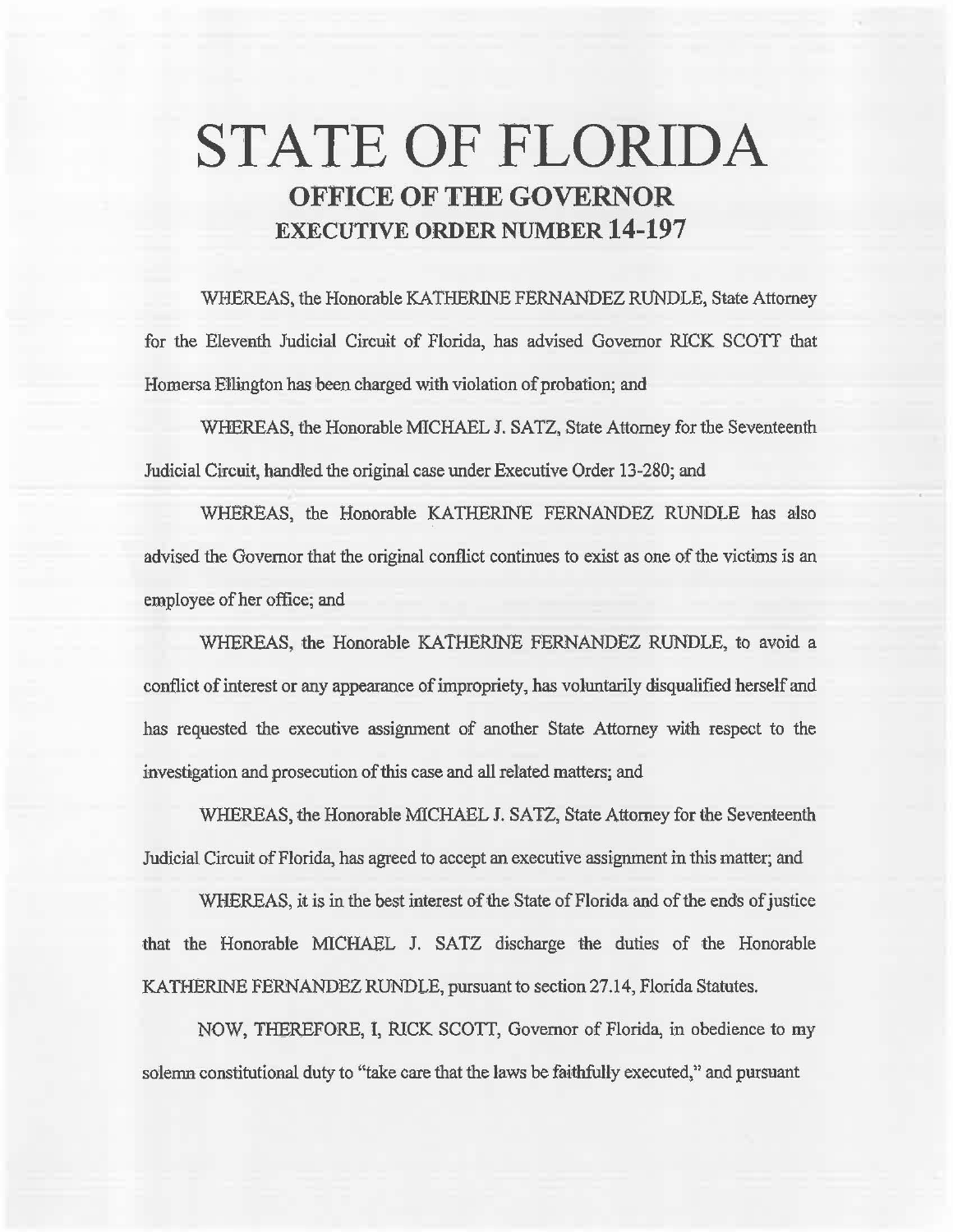to the Constitution and laws of the State of Florida, issue the following Executive Order, effective immediately:

#### Section 1.

The Honorable MICHAEL J. SATZ, State Attorney for the Seventeenth Judicial Circuit of Florida, referred to as the "Assigned State Attorney," is assigned to discharge the duties of the Honorable KATHERINE FERNANDEZ RUNDLE, State Attorney for the Eleventh Judicial Circuit of Florida, as they relate to the investigation, prosecution and all matters related to Homersa EHington.

### Section 2.

The Assigned State Attorney or one or more Assistant State Attorneys and Investigators, who have been designated by the Assigned State Attorney, shall proceed immediately to the Eleventh Judicial Circuit of Florida, and are vested with the authority to perform the duties prescribed herein.

#### Section 3.

All residents of the Eleventh Judicial Circuit are requested, and all public officials are directed, to cooperate and render whatever assistance is necessary to the Assigned State Attorney, so that justice may be served.

#### Section 4.

The period of this Executive Assignment shall be for one (1) year, to and incliuding June 24, 2015.